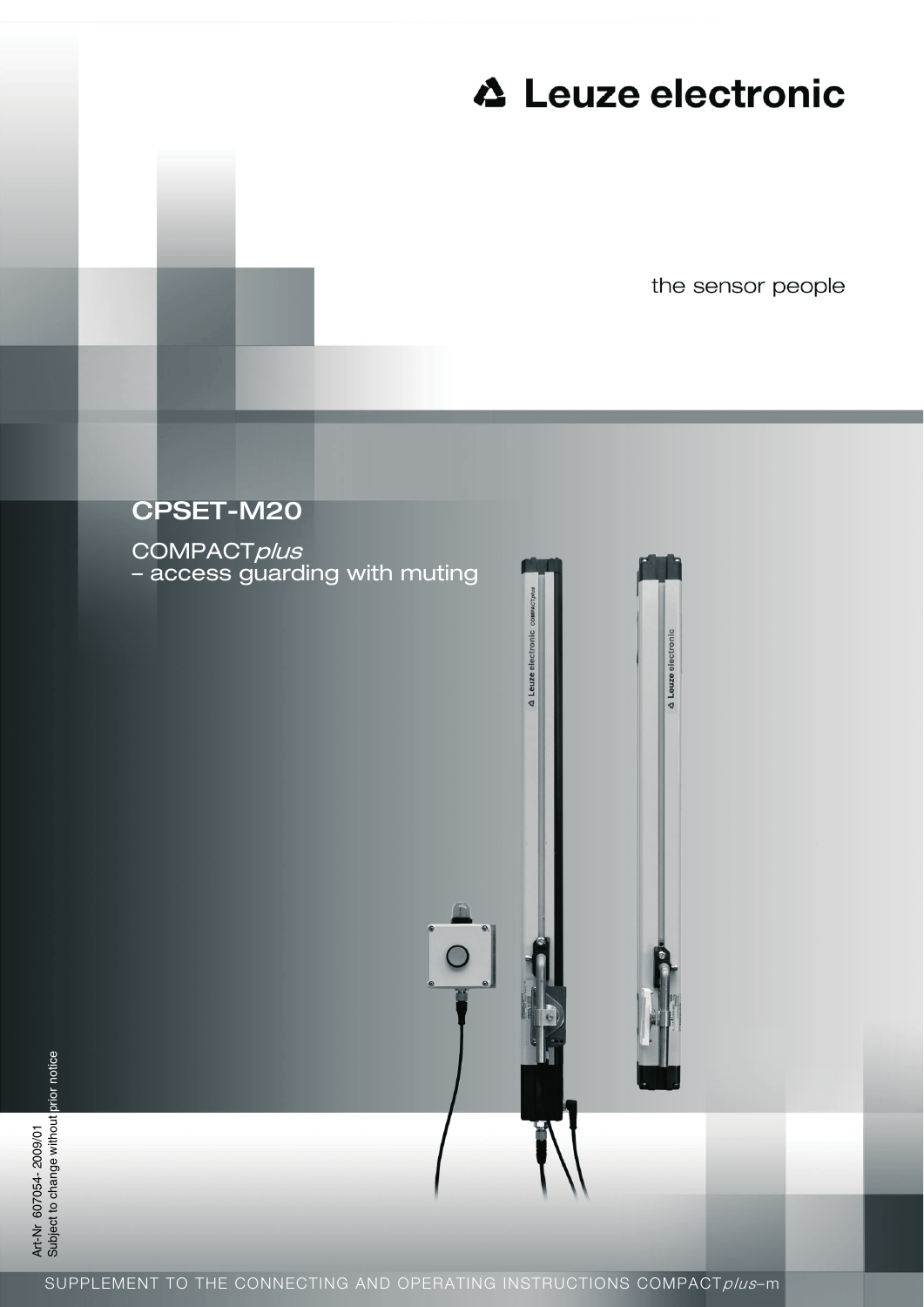# **About these connecting and operating instructions**

These connecting and operating instructions include information on the proper use of CPSET-M20 in accordance with its intended application.

All the information contained herein, in particular the safety notes, must be carefully observed.

Safety and warning information is shown with this symbol  $\langle \sum \rangle$ 

Important information is identified with this symbol  $\mathbb{\bar{I}}$ .

These connecting and operating instructions must be stored carefully. They must be available for the entire operating time of the CPSET-M20.

#### **Leuze electronic GmbH + Co. KG does not accept any liability for damage caused by improper use of its equipment. Knowledge of these instructions is an element of the status required for proper use.**

© Reprints and reproduction, in whole or in part, are permitted only with the explicit consent of

Leuze electronic GmbH + Co. KG Liebigstrasse 4 82256 Fuerstenfeldbruck / Germany Phone +49 8141 5350-0 Telefax +49 8141 5350-190 info@leuze.de www.leuze.com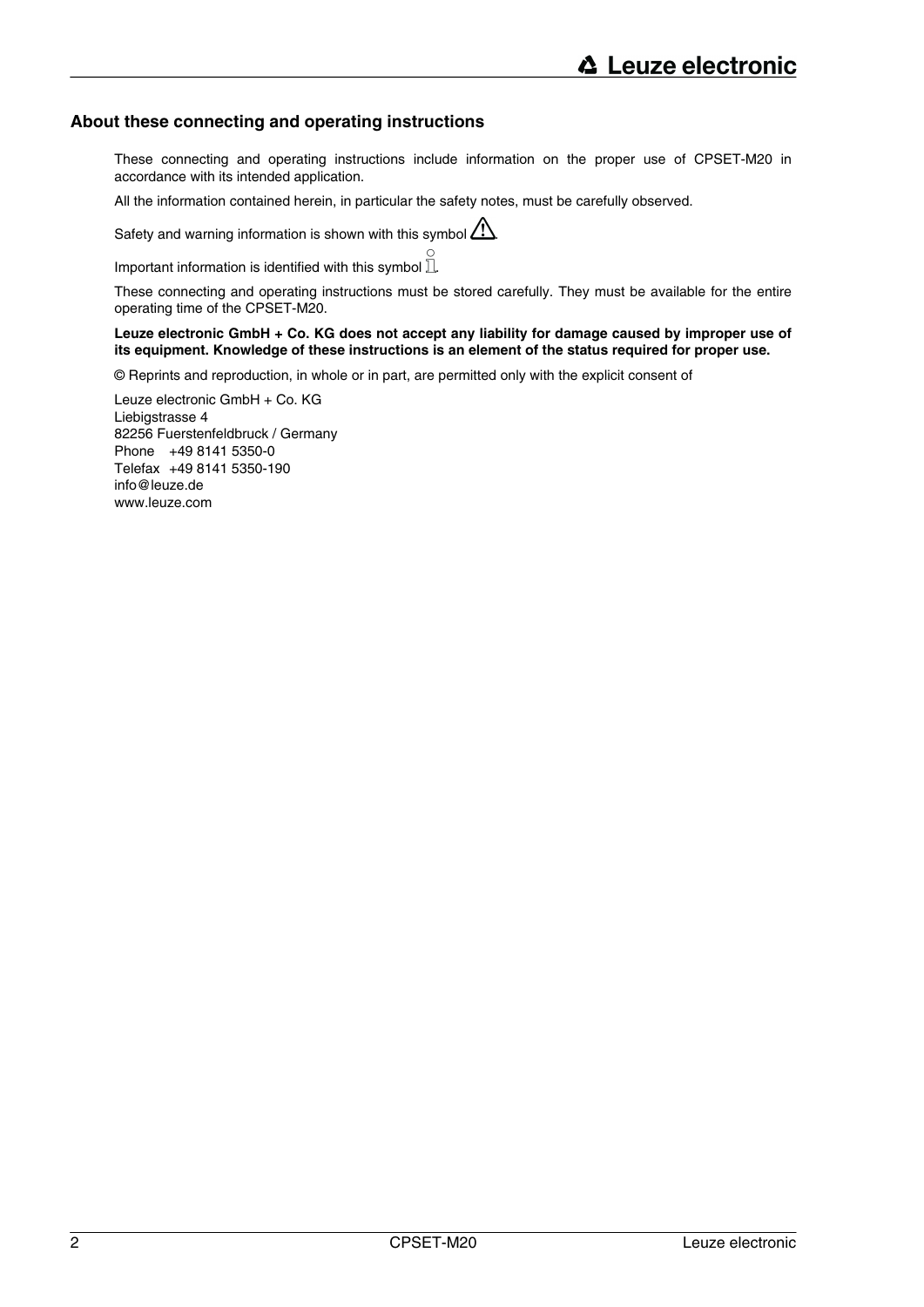| 1.1 |       |     |  |
|-----|-------|-----|--|
| 1.2 |       |     |  |
|     |       |     |  |
|     |       |     |  |
| 2.1 |       |     |  |
| 2.2 |       |     |  |
| 2.3 |       |     |  |
|     |       |     |  |
|     |       |     |  |
| 4.1 |       |     |  |
| 4.2 |       |     |  |
| 4.3 |       |     |  |
| 4.4 |       |     |  |
| 4.5 |       |     |  |
| 4.6 |       |     |  |
|     |       |     |  |
| 5.1 |       |     |  |
| 5.2 |       |     |  |
|     |       |     |  |
| 6.1 |       |     |  |
| 6.2 |       |     |  |
| 6.3 |       |     |  |
|     | 6.3.1 |     |  |
|     | 6.3.2 |     |  |
|     | 6.3.3 |     |  |
| 6.4 |       |     |  |
|     |       | .15 |  |
|     |       |     |  |
|     |       |     |  |
|     |       |     |  |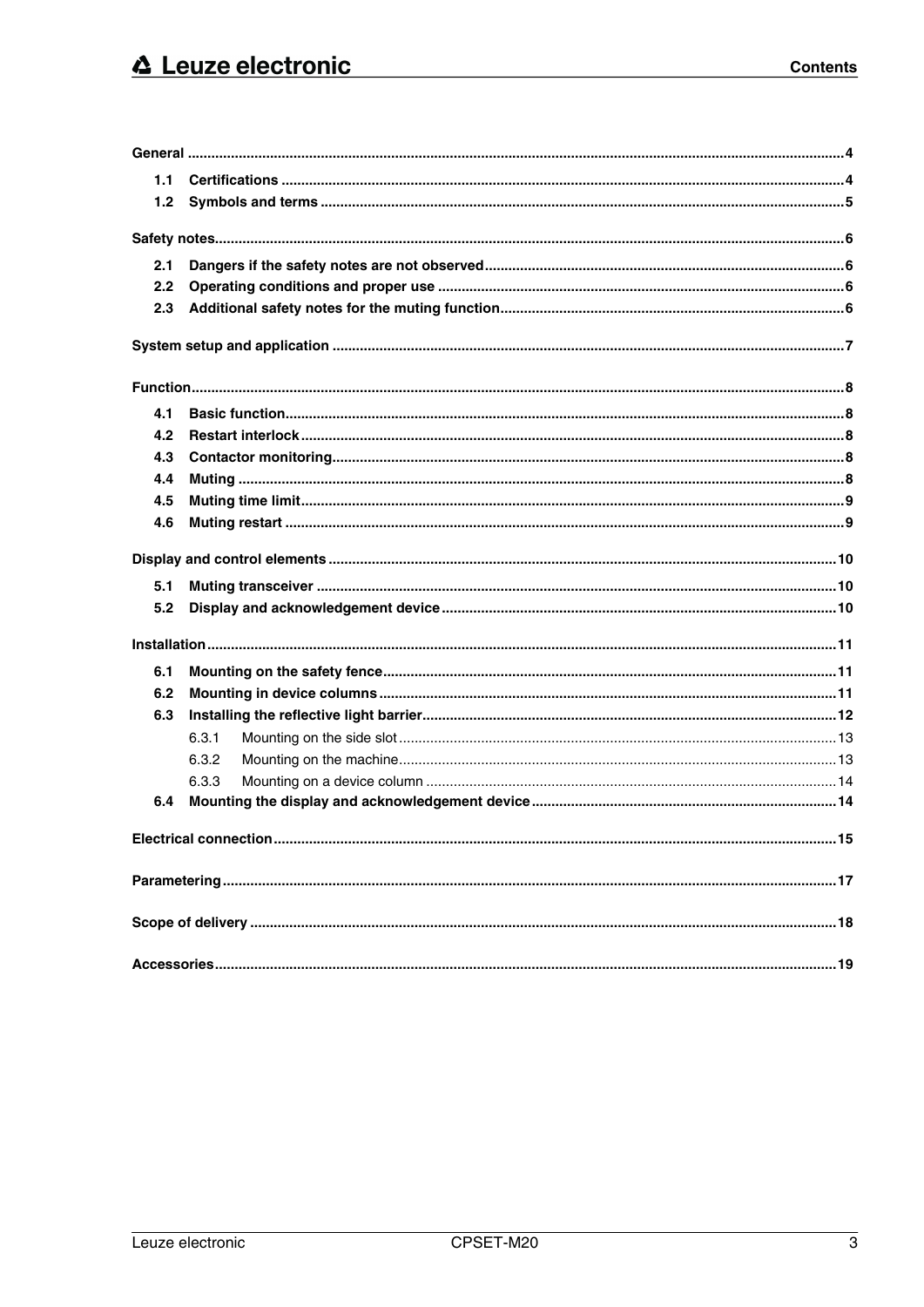# **1 General**

The COMPACT*plus* in the CPSET-M20 is an active opto-electronic protective device (AOPD), type 4 in acc. with EN IEC 61496-1, prEN IEC 61496-2 and SIL 3 in acc. with IEC 61508. The CPRT-m muting transceiver used here performs a muting function that enables the protective function of the muting transceiver to be temporarily suppressed so that material can be transported through the protective field, for example. You will find details on the CPRT-m muting transceiver in the accompanying COMPACT*plus*-m connecting and operating instructions.

You will also find detailed information on the CPSET-M20 start-up and testing in the COMPACT*plus*-m connecting and operating instructions, in chapters 9 and 10.

# **1.1 Certifications**

#### **Company**



Leuze electronic GmbH & Co. KG in 82256 Fuerstenfeldbruck / Germany, has a certified quality management system that complies with ISO 9001.

**Products**



The CPSET centerpiece, the CPRT-m muting transceiver is developed and manufactured in compliance with applicable European directives and standards.

EC prototype test in acc. with EN IEC 61496-1, prEN IEC 61496-2, performed by: TÜV PRODUCT SERVICE GmbH, IQSE Ridlerstrasse 65 80339 Munich Germany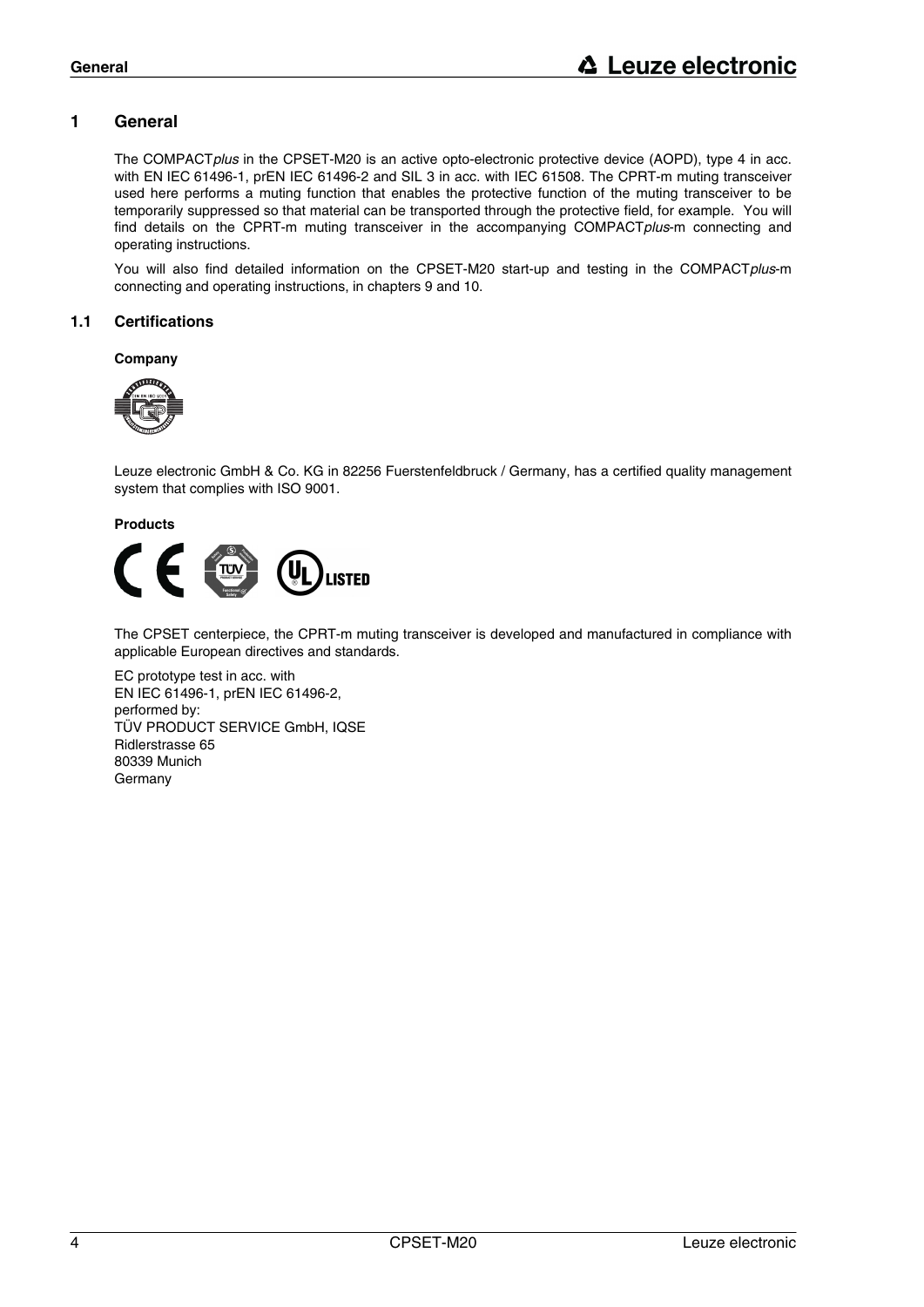# **1.2 Symbols and terms**

# **Symbols used:**

| Warning sign. This symbol indicates possible dangers.<br>Please pay especially close attention to these instructions!                   |
|-----------------------------------------------------------------------------------------------------------------------------------------|
| This symbol, which also refers to a course of action, provides information about<br>special particulars or describes set-up procedures. |
| Sign indicating important information.                                                                                                  |

Table 1.1-1 Symbols

#### **Terms used:**

| Start/restart interlock                  | Prevents automatic start after the supply voltage has been turned on and after the<br>protective field has been penetrated.                                                     |
|------------------------------------------|---------------------------------------------------------------------------------------------------------------------------------------------------------------------------------|
| <b>AOPD</b>                              | Active opto-electronic protective device                                                                                                                                        |
| AOPD response time                       | Time between penetration/entry into the active protective field of the AOPD and<br>when the OSSDs actually switch off.                                                          |
| Display and<br>acknowledgement<br>device | Device with muting indicator, start button and connections for muting sensors and<br>muting transceiver.                                                                        |
| CPRT-m                                   | COMPACT plus transceiver with muting function.                                                                                                                                  |
| CPM500/2V                                | Passive deflecting mirror for muting transceiver.                                                                                                                               |
| <b>MS</b>                                | Muting sensor, e.g. light beam devices, induction loops or switches.                                                                                                            |
| Muting                                   | Proper, application-intended, time-limited suppression of the protective field's<br>safety function.                                                                            |
| Muting restart                           | Muting restart is required for overriding the protective device after a fault has<br>occurred (muting indicator flashes).                                                       |
| OSSD1                                    | Safety switching output                                                                                                                                                         |
| OSSD <sub>2</sub>                        | <b>Output Signal Switching Device</b>                                                                                                                                           |
| Parallel muting                          | Muting is started when two defined signal inputs are activated simultaneously<br>within a defined time.                                                                         |
| Reflective light barrier                 | Transmitter and receiver are combined in one housing and point in the same<br>direction to record the light of the transmitter returning from a reflector with the<br>receiver. |
| <b>RES</b>                               | Start/REStart interlock.                                                                                                                                                        |
| SafetyLab                                | Diagnostics and Parametering software for COMPACTplus                                                                                                                           |
| <b>FS</b>                                | Factory setting (value of a parameter with delivery from the factory, which can be<br>changed with switches and/or SafetyLab).                                                  |

Table 1.1-2 Terms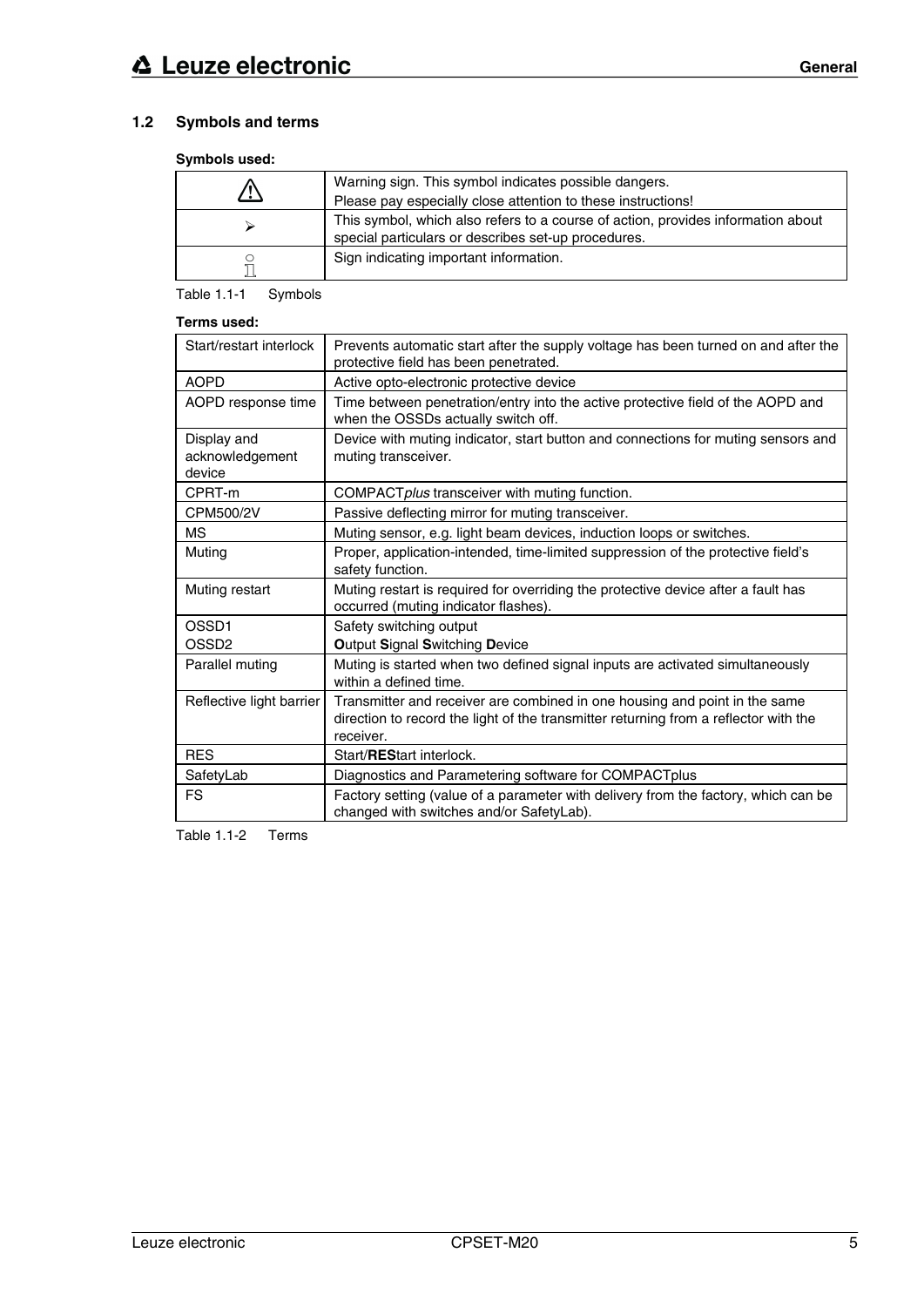# **2 Safety notes**

#### **2.1 Dangers if the safety notes are not observed**

 CPSET-M20 is developed and manufactured with stringent application of recognized technical regulations. The protective function can, however, be impaired if CPSET-M20 is used improperly or is not used according to its specified application. Such instances can jeopardize the health and lives of the people operating the machinery/systems and may cause damage to property.

#### **2.2 Operating conditions and proper use**

The applicable requirements for machine safety apply when using CPSET-M20. The responsible local authorities (e.g. health and safety at work authorities) are available to answer questions concerning safety. The following requirements for use must be complied with:

- Machine Directive 98/37/EC,
- Machine Utilization Directive 89/655/EEC

and the corresponding applicable national regulations in the individual member states. It is the responsibility of the manufacturer and the operator of the machine or equipment on which the optical safety device is installed to comply with these rules and regulations. The responsible local authorities (e.g. health and safety at work authorities) are available to answer questions concerning safety. The following requirements for use must be complied with:

The installation, electrical connection, parametering and required test before start-up and regular tests must only be carried out by specialist personnel and the results must be transparently documented. Knowledge of the safety notes in these connecting and operating instructions is a constituent part of this competence.

The operating instructions as well as the Connecting and Operating Instructions COMPACT*plus*-m that is part of delivery must be included with the documentation of the machine on which CPSET-M20 is installed so that they are available for the operator at all times. The owner/provider of the machinery must ensure that the operator is instructed by an experienced specialist. This also applies for the accompanying COMPACT*plus*-m connecting and operating instructions.

#### **2.3 Additional safety notes for the muting function**

Muting is the suppression of an AOPD's safety function in accordance with the intended application. Using additional sensor and control signals, it enables the protective field effect to be suppressed for a limited time, e.g. with material transport in or out of the danger zone.



The AOPD's protective function is not effective while muting is active! Another method must therefore be provided to ensure that access to the danger point is not possible during the muting process, e.g. because the material transport prevents access to the danger point. Muting sensors must be arranged and set so that any manipulation with simple means is excluded. The same is valid for control signals, that must be generated in such a way that they are independent of muting sensor signals and thus do not enable easy manipulation.

Before unlocking the start/restart interlock or the muting restart, the operator must be absolutely sure that nobody is inside the danger zone.

Muting may only be temporarily activated, and only while the access to the danger zone is blocked by the transport material. If the distance between the transceiver and passive deflecting mirror is that much wider than the transport material that a person can get by during the muting beside the transport material into the danger zone, then measures must be implemented that will detect the person's entry and stop the dangerous movement. Safety mats or swing doors monitored with safety switches have been tried, tested and proven here. Such measures prevent injuries caused, for example, by crushing in the access area.

Muting must be automatic, it may not, however, be dependent on one single sensor signal, nor may it be fully dependent on software signals.

The muting function must be released immediately after the transport material has passed through, so that anybody passing through behind the transport material will be detected by the safety device. To ensure this, the simultaneousness of the muting signals must be adapted to the application.

The operating staff must be explicitly instructed that the optical protective device does not provide any protection in the bridged-over state, so that there is an immediate danger for people with any manipulation or inadmissible penetration into the system.

The display and acknowledgement device must be mounted close to the muting zone where it can be easily seen.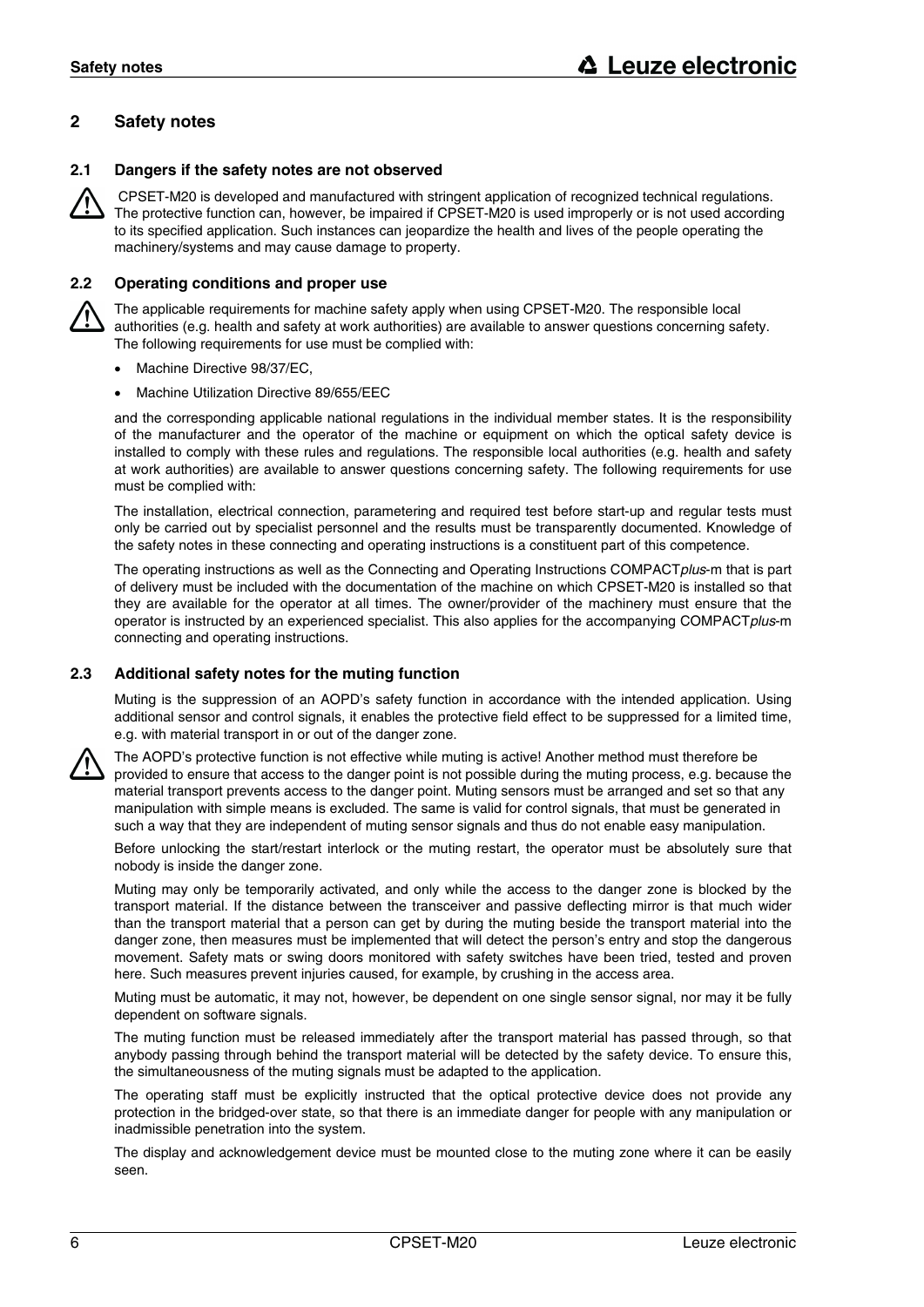# **3 System setup and application**

CPSET-M20 consists of an active opto-electronic protective device (AOPD) with a CPRT-m muting transceiver and a CPM Passive Deflecting Mirror. The muting function for temporarily suppressing the protective field function is activated by a reflective light barrier included with delivery and another signal, usually from a PLC.

CPSET-M20 is designed for outlet applications where the transport good to be muted comes out of the danger zone and interrupts the muting sensor before interrupting the protective field. Do not use it for inlet applications where it is possible, that persons pass into the danger zone when the PLC signal is activated.





The system's components are optimally arranged with one another and parametered so that the system can be easily mounted and put into operation without any further settings, as long as the parameter set of the CPRT-m (chapter 8) fits to the measures of the application. Otherwise the parameters must be adapted accordingly using SafetyLab.

All cables and accessory components required for the electrical connection are included with delivery.



The arrangement shown in Fig. 3.1-1 must not be used in this form, if the access beside the conveyor can be accessed. In that case there must be used for example safety mats or horizontal safety light curtains to protect this danger zone.

#### **System components**

CPSET-M20 consists of the following components:

- CPRT500/2-m04/T4 muting transceiver with specific parametering
- CPM500/2V Passive Deflecting Mirror
- AC-ABF-SL1 display and acknowledgement device with LED muting indicator, start/restart button and mounting plate for mounting on the safety fence
- PRK46B reflective light barrier with reflector incl. fixing system for slot mounting
- 1 + 2 / 5 m splitter cable for connecting reflective light barrier and display and acknowledgement device to the M12 / 8-pin local connection socket of the muting transceiver
- 15 m cable with M12 connection socket, 8-pin between the CPRT-m transceiver and the machine control unit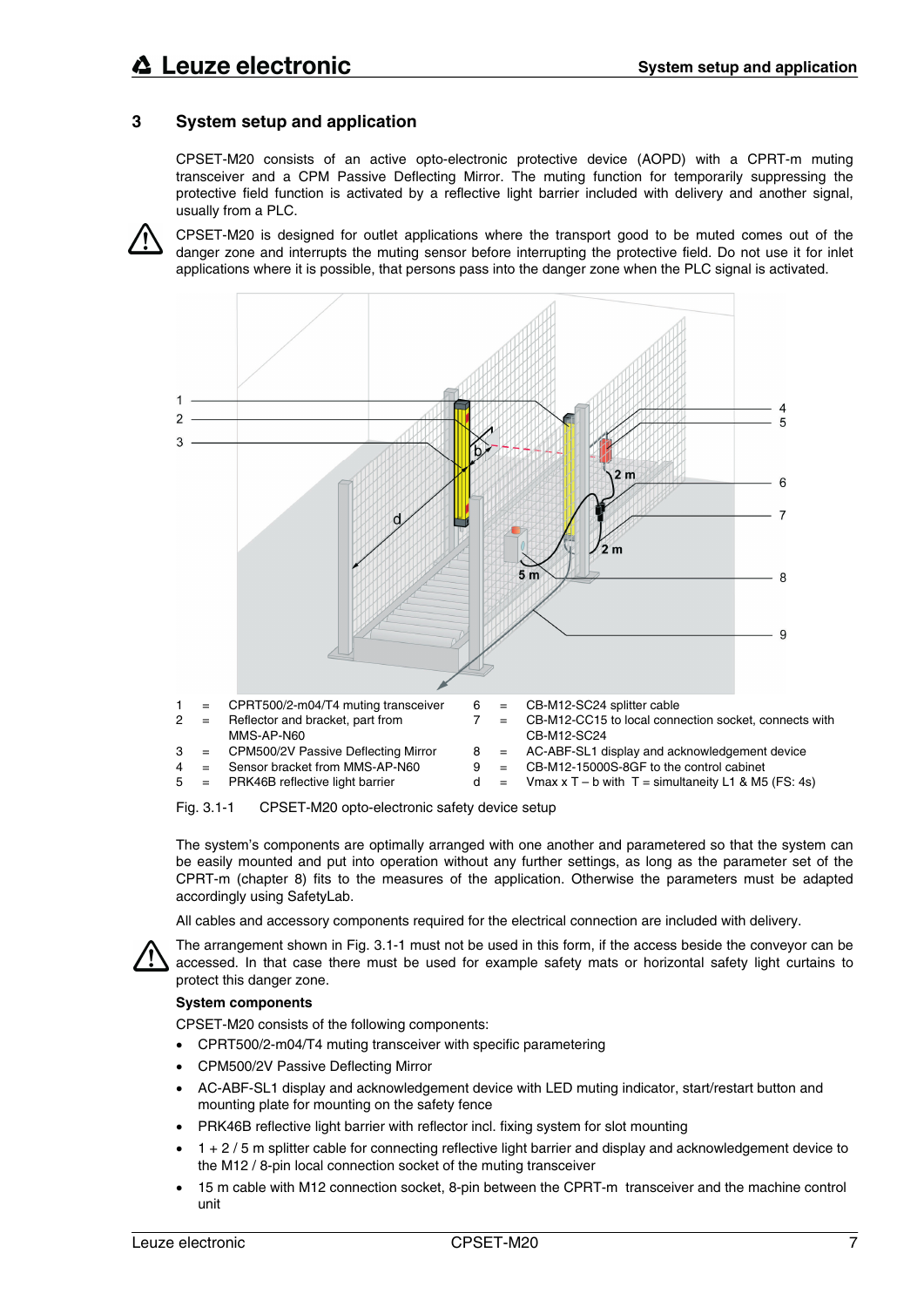# **4 Function**

#### **4.1 Basic function**

The CPRT-m muting transceiver sets up a protective field with the Passive Deflecting Mirror. An access through the protective field activates a switching command, which is evaluated by the machine control unit and stops the system. The muting function of the CPRT-m evaluates the signals from reflective light barrier and a control unit and suppresses the activation of the switch-off command, during a material transport through the protective field, for example.

CPSET-M20 is designed for outlet applications, where the transport object to be muted comes out of the danger zone. You will find detailed information on the CPRT-m muting transceiver in the accompanying COMPACT*plus*-m connecting and operating instructions.

#### **4.2 Restart interlock**

The start/restart interlock function prevents the safety circuit from being released automatically when the machine is turned on or the supply voltage is restored after a power failure. The muting transceiver only switches to the ON state by pressing and releasing the start/restart button in the display and acknowledgement device within a time window of 0.1 to 4 seconds when the protective field is free.

With access through the protective field, the start/restart interlock function ensures that the transceiver will remain in the OFF state after the protective field is released again. The transceiver only switches to the ON state by pressing and releasing the start/restart button within the abovementioned time window.



In the case of access guarding applications, the start/restart interlock is obligatory because only the access to the danger zone is monitored – the area between the protective field and the points of operation is not monitored. Before unlocking the start/restart interlock, the operator must be absolutely certain that nobody is inside the danger zone.

#### **4.3 Contactor monitoring**

The EDM contactor monitoring function is disabled in the factory setting to enable integration into a higher level safety circuit with downstream safety relays or safety control units, which generally perform the contactor monitoring. This can be activated via SafetyLab; the feedback circuit is then expected on Pin 1 (M2) of the 7 pin connecting cable.

#### **4.4 Muting**

Muting is the properly intended, regulated and time-limited suppression of the protective field safety function. During the muting process the OSSDs remain in the ON state with interruption of the protective field. Special precautions must therefore be taken to ensure the required safety. See special safety notes in chapter 2.3.

The muting operation is started by the muting signals. Factory-set is: "2-sensor parallel muting (L1, M5)"

Muting is only activated on the CPSET-M20 when a 24 V control signal is first received at the M5 input and within 4 sec the dark-switching signal of the reflective light barrier is activated simultaneously at input L1 by the muting object (e.g. the loaded palette)  $\rightarrow$  the LED muting indicator on the display and acknowledgement device is switched on.



The control signal at M5 must not be linked logically in any way with the muting sensor at L1.

If the 4-second simultaneity window is exceeded, muting is not activated  $\rightarrow$  the LED muting indicator stays off. The control signal at M5 which the operator cannot see, makes it difficult to manipulate the muting.

Muting stays active for max. 4 seconds, as long as at least one muting signal is active. If the muting object leaves the beam of the reflective light barrier, 4 seconds remain for it to also leave the muting transceiver's protective field, as long as the control signal stays active on M5.



During this time it must be prevented that persons can get into the danger zone from outside through the still muted protective field. This can be done for example by a protective fence that is long enough as shown in Fig. 3.1-1.

Another possibility is the reduction of the simultaneity down to a value smaller than 4 s. In this case it must be ensured that the activation of the PLC signal at M5 and the following interruption of the muting light barrier takes place within this time frame.

If simultaneity can not be reduced due to operational reasons, another possibility to ensure safety is the activation of the function "Premature end of muting after the protective field becomes free..." by SafetyLab. Muting ends then also when the protective field gets free the first time during muting.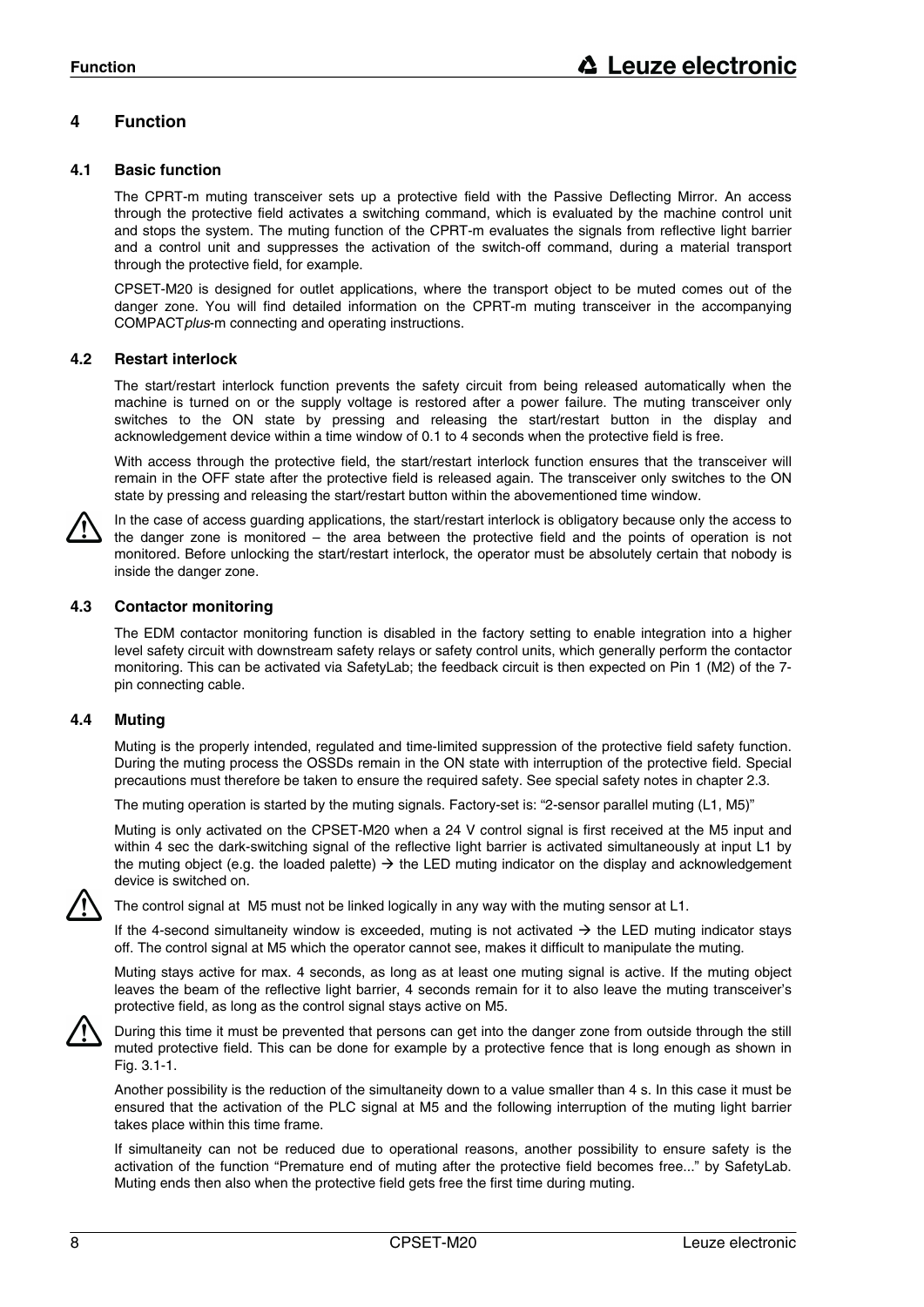# **4.5 Muting time limit**

The safety-relevant muting time limit in CPSET-M20 is set to 30 seconds. After this time muting is terminated; a muting restart to free-up the muting line may be necessary.

If this time should be too short, the value can be increased by SafetyLab. Alternatively it is possible to define Л by SafetyLab a control signal for the muting timer, that holds the muting timer when the conveyor stops. Details can be found in the "SafetyLab" user manual.

#### **4.6 Muting restart**

An applicable muting sequence can be interrupted according to the operating conditions, e.g. with failure of the supply voltage while a permissible object is just passing the muting line. When the supply voltage returns, the muting process does not continue automatically, because the expected switch-on sequence is not supplied by the already activated muting signals. The muting indicator blinks to show this state. In order to prevent a manual removal of the object from the muting line, CTSET-M20 provides an integrated override mode via the start/restart button. The OSSDs are switched on here, provided at least one muting signal is activated, and within 4 seconds (FS),

- start/restart button is pressed,
- released again and
- pressed again.

On the second pressing of the start/restart button the safety circuit is **released immediately** (override function)! The blue LED of the transceiver lights up during the muting restart process to show that its protective function has been bridged.



The operator must also be absolutely certain before activating the muting restart that nobody is inside the danger zone.

With the second releasing of the start/restart button, the transceiver checks the muting signals for a valid assignment. If a valid muting combination is determined, the OSSDs remain in the ON state; the system returns to its normal operation. If, on the other hand, an invalid muting combination is determined, the release is maintained only for as long as the button is pressed. If it is released, the system stops again. This happens both, with a dealigned, dirty or damaged muting sensor and when the transport good has already left the muting reflective light barrier but is still in the protective field. The control signal at M5 must always be active during muting restart to enable it also with a free or defective reflective light barrier.

Here too the override in tip mode is therefore possible with the condition that a responsible person observes the procedure, and can interrupt the dangerous movement at any time by releasing the start/restart button. The error must be checked by a qualified specialist.

The override is limited to 60 sec. Thereafter the above mentioned sequence must be pressed on the start/restart button again for the process to continue.



It must be ensured that the entire danger zone is fully visible from the installation point of the start/restart button.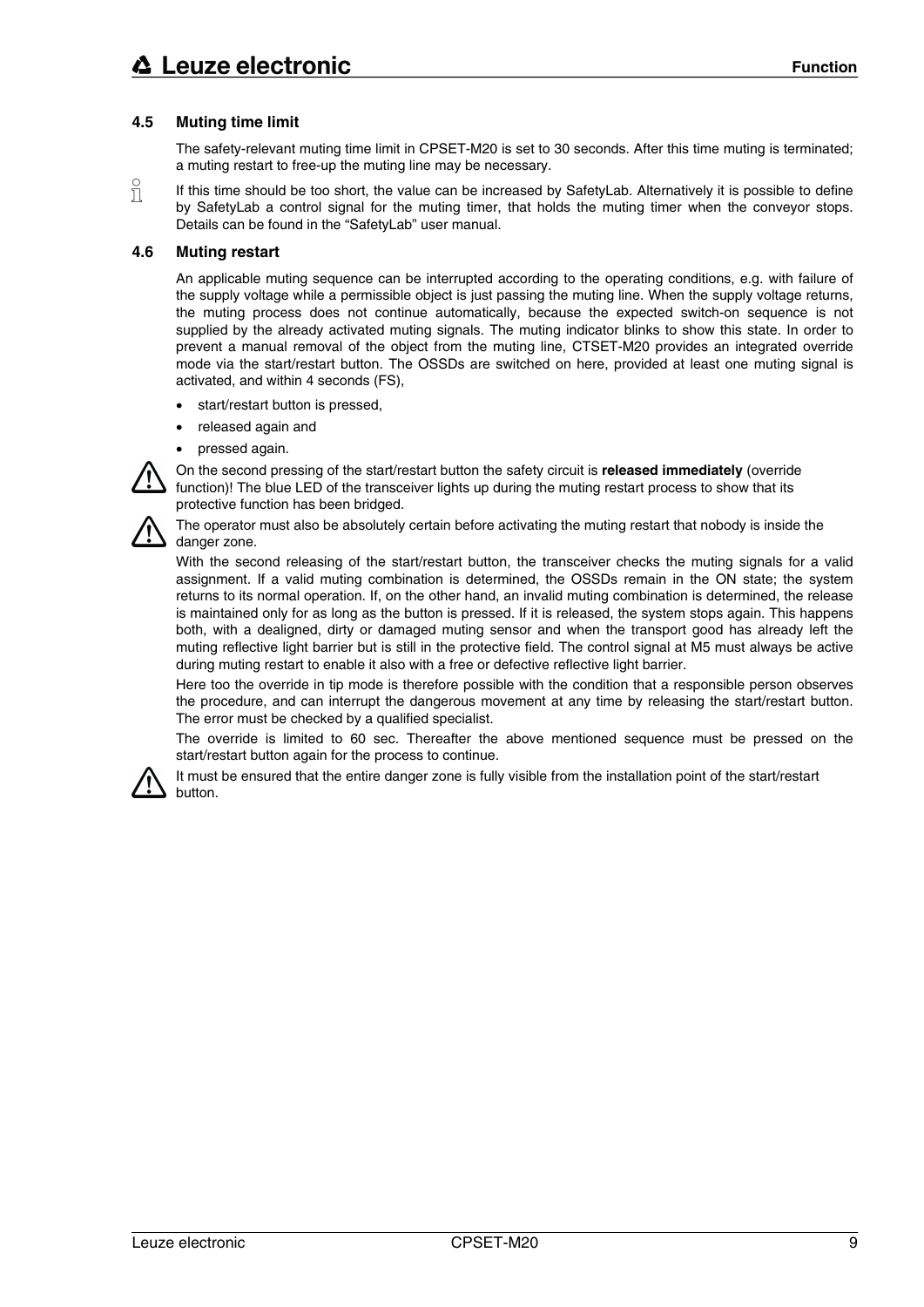# **5 Display and control elements**

#### **5.1 Muting transceiver**

You will find an exact description of the displays on the CPRT-m muting transceiver in the accompanying COMPACT*plus*-m connection and operating instructions manual.

#### **5.2 Display and acknowledgement device**

The CPSET-M20 scope of delivery includes the display and acknowledgement device with mounting plate AC-ABF-SL1. The splitter cable is connected to the display and acknowledgement device with the longer cable (5 m). The 8-pin angled M12 plug of the adapter cable is connected to the CPRT-m muting transceiver on the M12 connection socket in the cap.



Fig. 5.2-1 AC-ABF-SL1 display and acknowledgement device

#### **Start/restart button**

The OSSDs turn on after pressing and releasing the start/restart button with free protective field. The start/restart button also enables a restart when a muting sequence has been interrupted. The system override is consequently also possible after a muting fault.

Before unlocking the start/restart interlock via the start/restart button, the operator must be absolutely certain that nobody is inside the danger zone.

#### **Muting indicator**

The muting indicator on the display and acknowledgement device signals to the operator by constant lighting that muting has been correctly initiated and the protective function of the muting transceiver has been bridged. If the muting indicator flashes, there is a muting fault. A muting restart is required.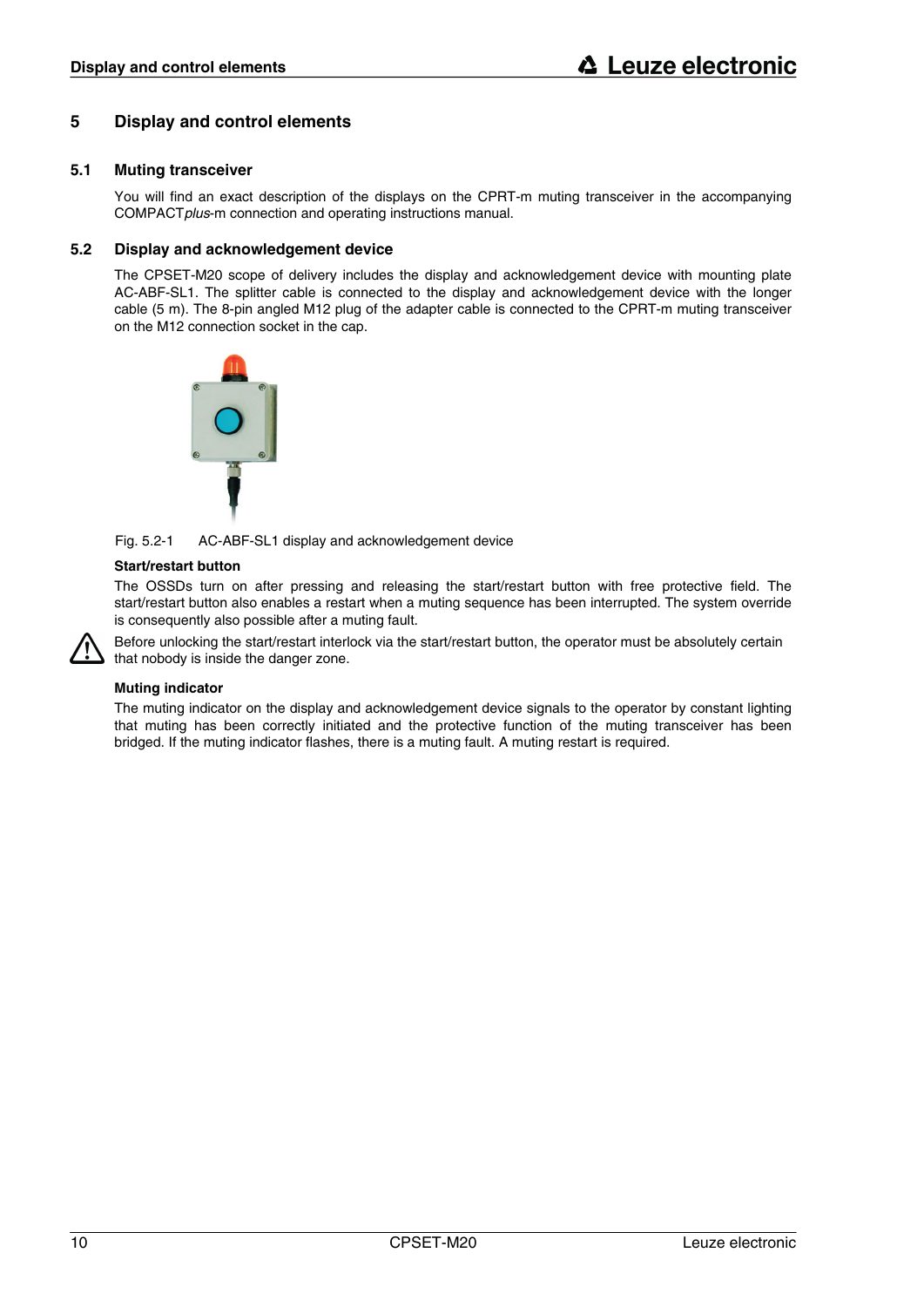# **6 Installation**

CPSET-M20 is designed for mounting on the safety fence. It is also possible, however, to mount the components in and on the DC or UDC device columns. Device columns must be ordered separately. The following steps are required:

- Mounting of the safety devices on the safety fence or
- mounting of the safety devices in device columns with the device columns fixed to the floor.
- Electrical connection of the muting transceiver (see chapter 7).
- Alignment of the muting transceiver and the Passive Deflecting Mirror.
- Mounting and alignment of the reflective light barrier and the reflector.
- Mounting of the display and acknowledgement device.

#### **6.1 Mounting on the safety fence**

Muting transceiver and Deflecting Mirror are mounted on one of the side slots using the mounting bracket included with delivery, or with separately ordered swivel brackets on the posts of the safety fence.

#### **Tools required:**

- 10 mm socket wrench
- Spirit level
- Drill with appropriate drill bits, where applicable

#### **Work steps:**

- 1. Fix the mounting bracket with the locking screws included with delivery to the sliding nuts in the side slot of the device.
- 2. Fix the devices with screwed on mounting bracket to a post of the safety fence so that:
- The protective screen of the muting transceiver and the mirror openings of the Deflecting Mirror are opposite one another.
- The lowest beam is 400 mm above the reference level.
- Transceiver and Deflecting Mirror are mounted vertical with one anther and are on the same vertical level.
- 3. Set up the electrical connection (see chapter 7) and switch the system on to align the muting transceiver and the Passive Deflecting Mirror.
- 4. Align the top edge of the muting transceiver and passive deflecting mirror at the same height and so that the lower beam is 400 mm above the respective reference level (conveyor line or floor). The top beam is therefore 900 mm above the reference level. To do this, loosen the locking screws in the sliding nuts and shift the muting transceiver and the passive deflecting mirror until they are at the same height. Tighten the locking screws again.
- 5. Loosen the screws for fixing the mounting bracket on the post of the safety fence. Tilt the devices until the light beam of the muting transceiver is centered on the Passive Deflecting Mirror. If required use washers to fix this position and tighten the screws again.
- 6. Check for correct alignment. The optimum alignment has been achieved when the orange LED lights constantly in the muting transceiver (COMPACT*plus*-m connecting and operating instructions).

#### **6.2 Mounting in device columns**

UDC-xx00-S1 device columns are available in various lengths as accessories. The devices are protected in these and are easy to align.

#### **Tools required:**

- 4 mm Allen wrench
- 6 mm Allen wrench
- 16 mm socket wrench
- 17 mm socket wrench
- Spirit level
- Drill with 10 mm concrete bit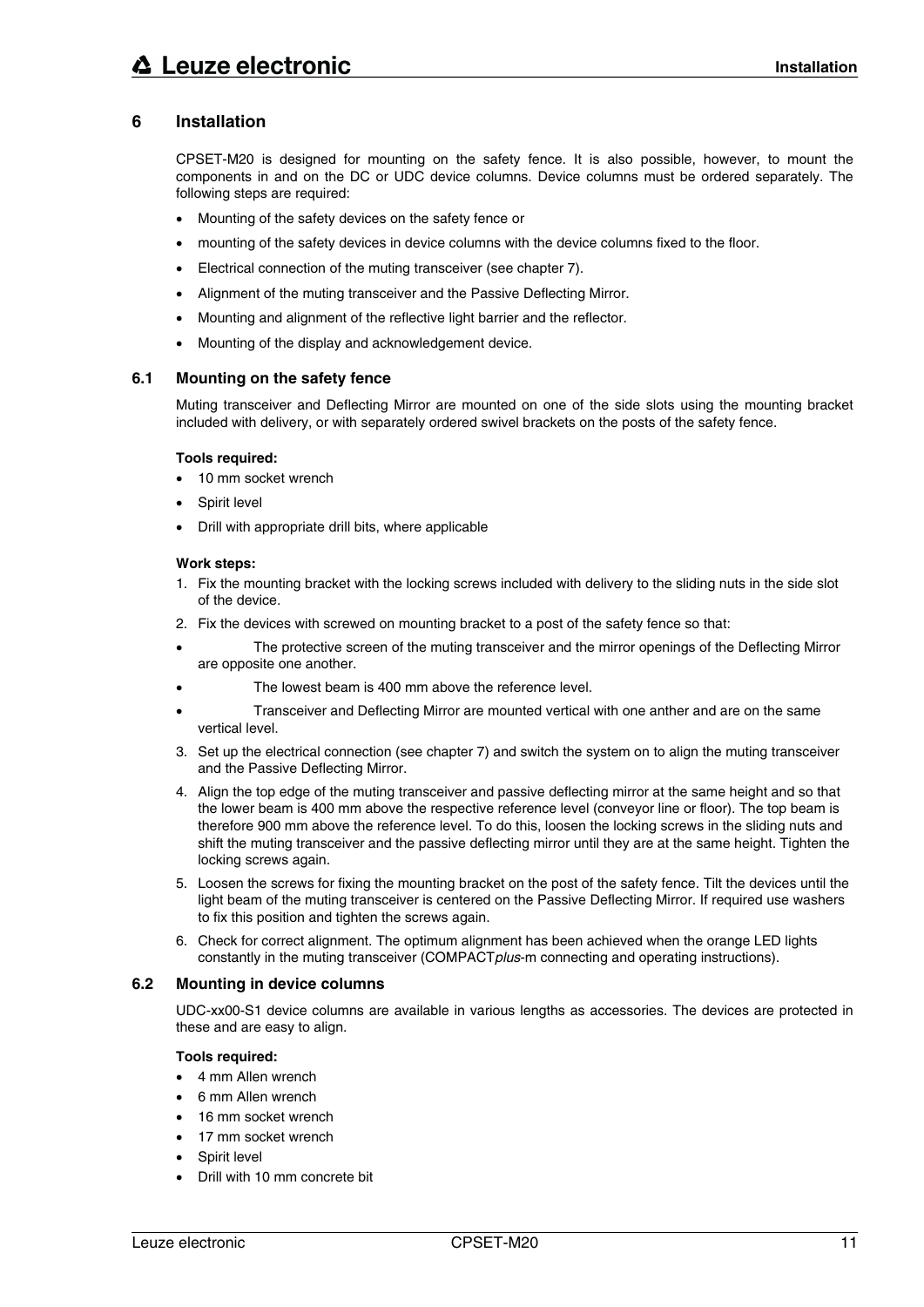#### **Work steps:**

- 1. Fix the CPSET-M20 muting transceiver and passive deflecting mirror in one device column each. To do this use the clamping components delivered with the column, which are first screwed to the side slots of the devices, so that protruding moving clamping parts point away from the device.
- 2. After removing the top cover of the device column, insert the devices with the clamping parts from above into one of the internal vertical slots of the column and fix it with the Allen screw accessible from the front. Screw the column cover back on.
- 3. Determine the fixing center points of the two device columns and mark them on the floor.
- 4. Mark a connecting line on the floor between the fixing center points of the columns. A marking length of approx. 90 mm from each column center point is sufficient.
- 5. Set the drilling template on the center point and align it according to the connecting lines. Mark the drill holes.



6. Drill the fixing holes 80 mm deep and insert the floor anchors.

7. Set the columns up and screw them tight with the 17 mm socket wrench.

- 8. Align the floor columns with the alignment screws using the spirit level vertically.
- 9. Set up the electrical connection (see chapter 7) and switch the system on to align the muting transceiver and the Passive Deflecting Mirror.
- 10. Align the top edge of the muting transceiver and passive deflecting mirror at the same height and so that the lower beam is 400 mm above the respective reference level (conveyor line or floor). The top beam is therefore 900 mm above the reference level. To do this, loosen the Allen screw of the clamping brackets and shift the muting transceiver and the passive deflecting mirror until they are at the same height. Tighten the Allen screws again.
- 11. Loosen the Allen screws in the base of the column. Turn the devices until the beam of the muting transceiver is centered on the Passive Deflecting Mirror. Tighten the Allen screws again.
- 12. Check for correct alignment. The optimum alignment has been achieved when the orange LED lights up in the muting transceiver (see also, COMPACT*plus*-m connecting and operating instructions).

#### **6.3 Installing the reflective light barrier**

Reflective light barrier and reflector can be fixed with the MMS-AP-N60 mounting system included with delivery as follows:

- Directly to the side slot of the devices.
- To the machine or the transport unit beside the devices.
- To the slot on the rear of the device columns.

To prevent any easy manipulation, the mounting height should be selected so that the muting transceiver's protective field beam is interrupted before an accidental interruption of the light beam of the reflective light barrier.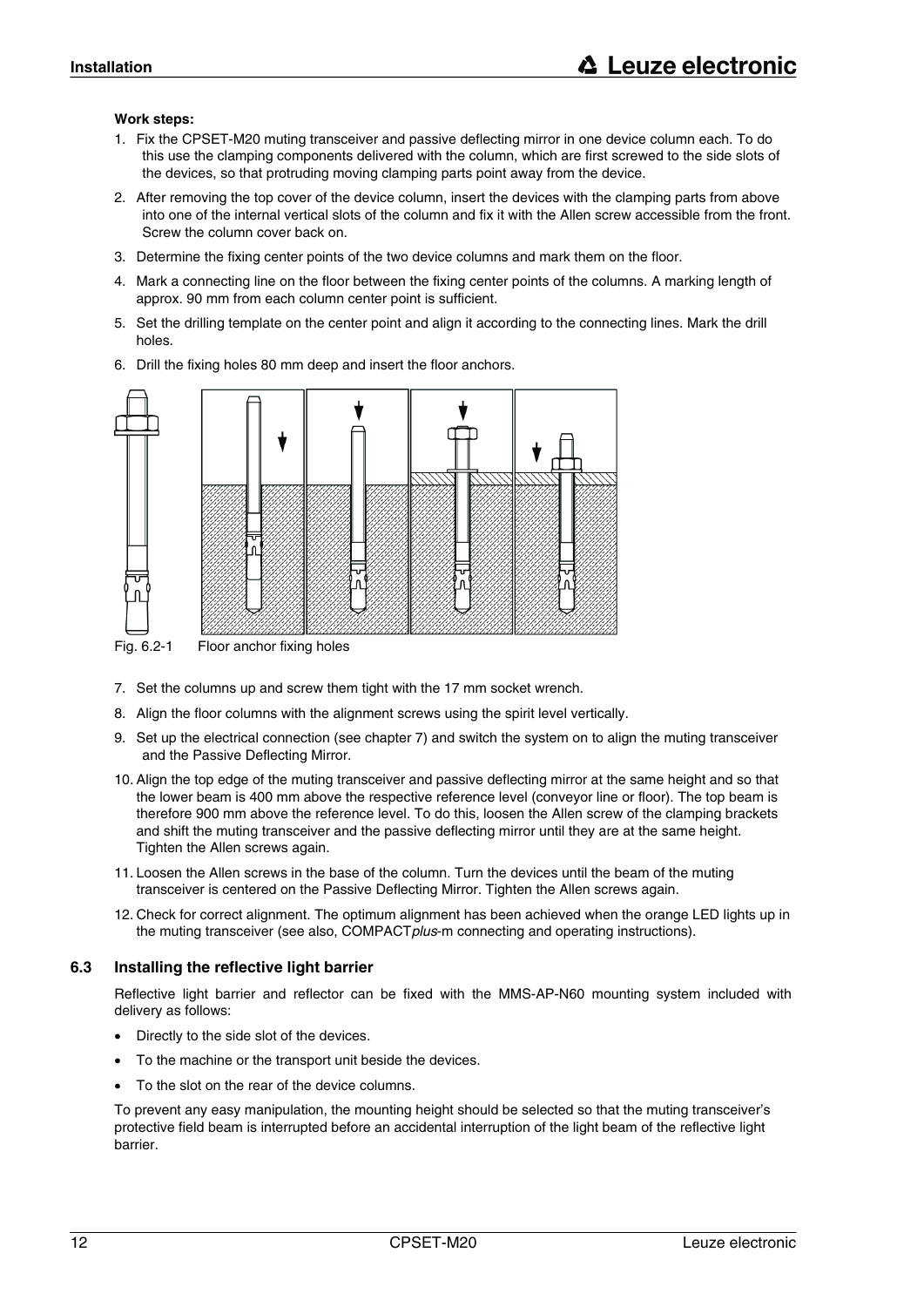# **6.3.1 Mounting on the side slot**

#### Fix

- the cast components of the MMS-AP-N60 mounting set included with delivery with two screws and sliding nuts each on a side slot of the devices.
- the angled rod with the shorter part to the two screws on the cast component.
- the reflector on the passive side on the rod.
- the light barrier with the mounting set on the rod on the transceiver side.



Fig. 6.3-1 Mounting light barrier and reflector with MMS-AP-N60 on a side slot

# **6.3.2 Mounting on the machine**

Fix

- the round rod bracket of the MMS-AP-N60 mounting set included with delivery with two screws each with drill holes on the machine.
- the angled round rod with the two screws on the round rod bracket.
- the reflector on the passive side with CPM500/2V on the round rods.
- the light barrier with the mounting set on the round rod on the transceiver side.



Fig. 6.3-1 Mounting light barrier and reflector with MMS-AP-N60 on the transport unit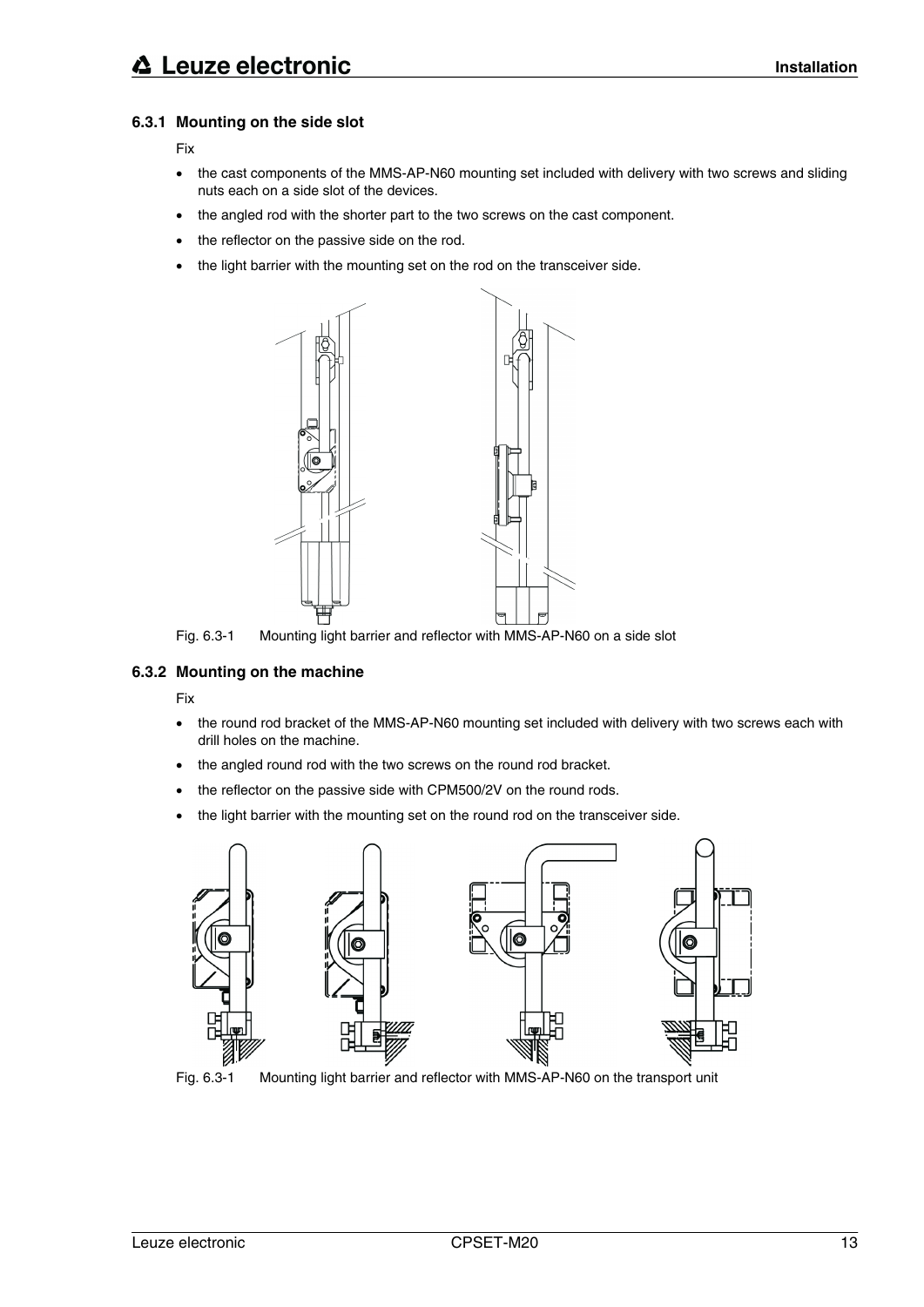#### **6.3.3 Mounting on a device column**

display and acknowledgement device Fix

- the round rod brackets of the MMS-AP-N60 mounting set included with delivery with two screws and sliding nuts each on a rear-side slot of the device columns.
- the angled round rod with the longer part to the two screws on the round rod bracket.
- the reflector on the passive side on the round rod.
- the light barrier with the mounting set on the round rod on the transceiver side.





#### **6.4 Mounting the display and acknowledgement device**

The display and acknowledgement device must be mounted so that

- the entire danger zone is well visible from the installation point.
- the display and acknowledgement device cannot be reached from the danger zone.
- the muting indicator is well visible from all sides.

To mount the display and acknowledgement device:

- $\triangleright$  Loosen the 4 screws on the display and acknowledgement device housing and remove the cover.
- $\triangleright$  Loosen the 4 screws of the mounting plate.
- $\triangleright$  Mount the display and acknowledgement device on the safety fence. The safety fence is between the mounting plate and the underside of the housing.
- $\triangleright$  Replace the cover on the underside of the housing and tighten the screws.
- $\triangleright$  Connect the cable via the M12 plug.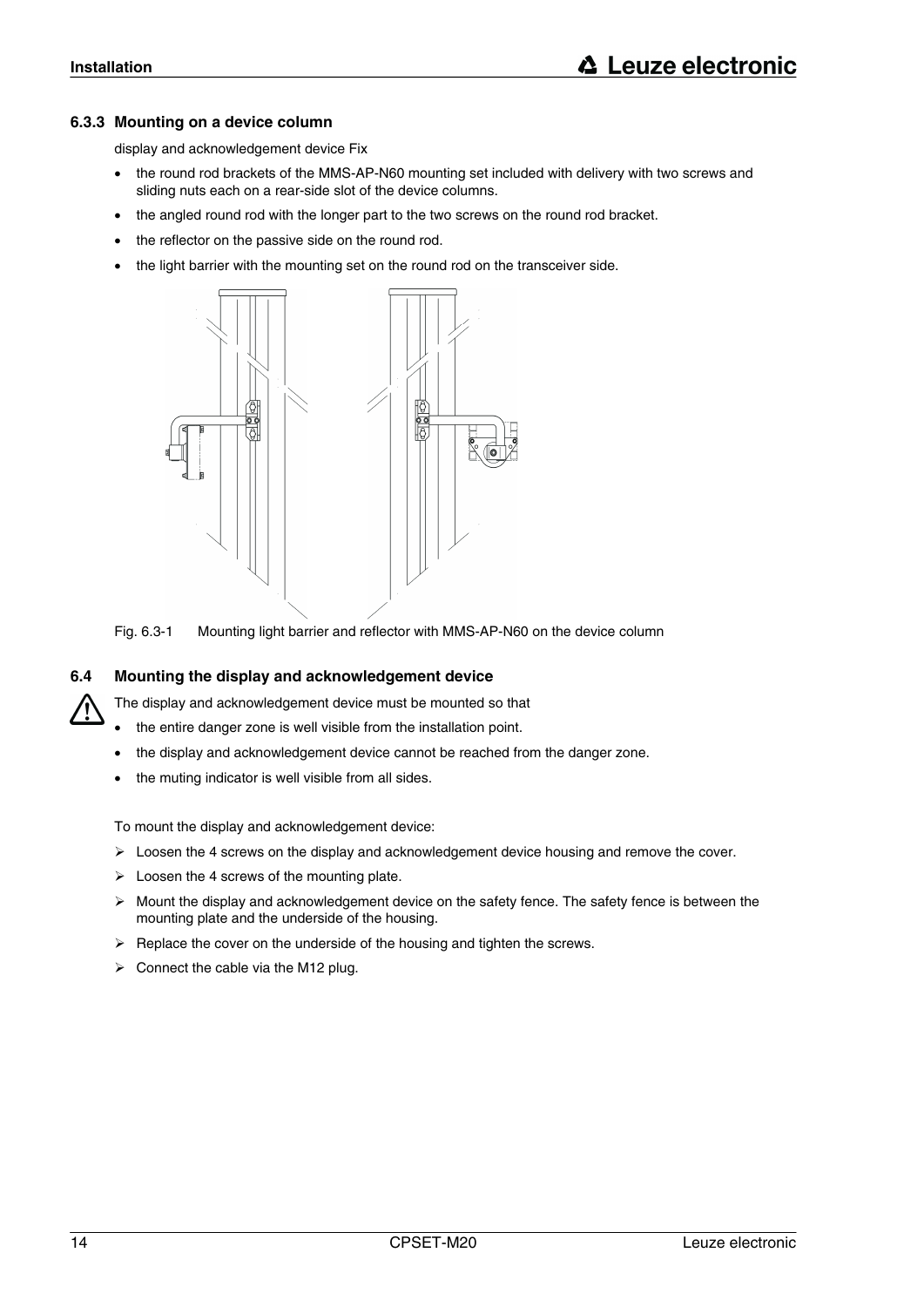# **△ Leuze electronic**

# **7 Electrical connection**

The following requirements must be observed:

- The electrical connection must be performed by experienced personnel. Knowledge of all safety notes contained in these operating instructions is part of this competence.
- Basically both safety-related switching outputs OSSD1 and OSSD2 must be looped into the machine's work circuit.
- Signal outputs may not be used for switching downstream safety circuits.
- It is vital during the electrical installation that the power of the machine or system to be secured is switched off locked, so that the dangerous movement cannot be started up again unintentionally.

The electrical connection of the individual components is made via ready prepared cable with M12 plug connectors. The following connections must be made:

- $\triangleright$  Connect the display and acknowledgement device with the splitter cable (5 m) via the 4-pin plug connectors.
- $\triangleright$  Connect reflective light barrier with the splitter cable (2 m) via the 4-pin plug connectors.
- $\triangleright$  Connect the CPRT-m muting transceiver with the splitter cable via the 8-pin plug connectors.
- Connect the machine interface with the connecting cable included (15 m) to the control cabinet.



Fig. 7.1-1 Electrical connection CPSET-M20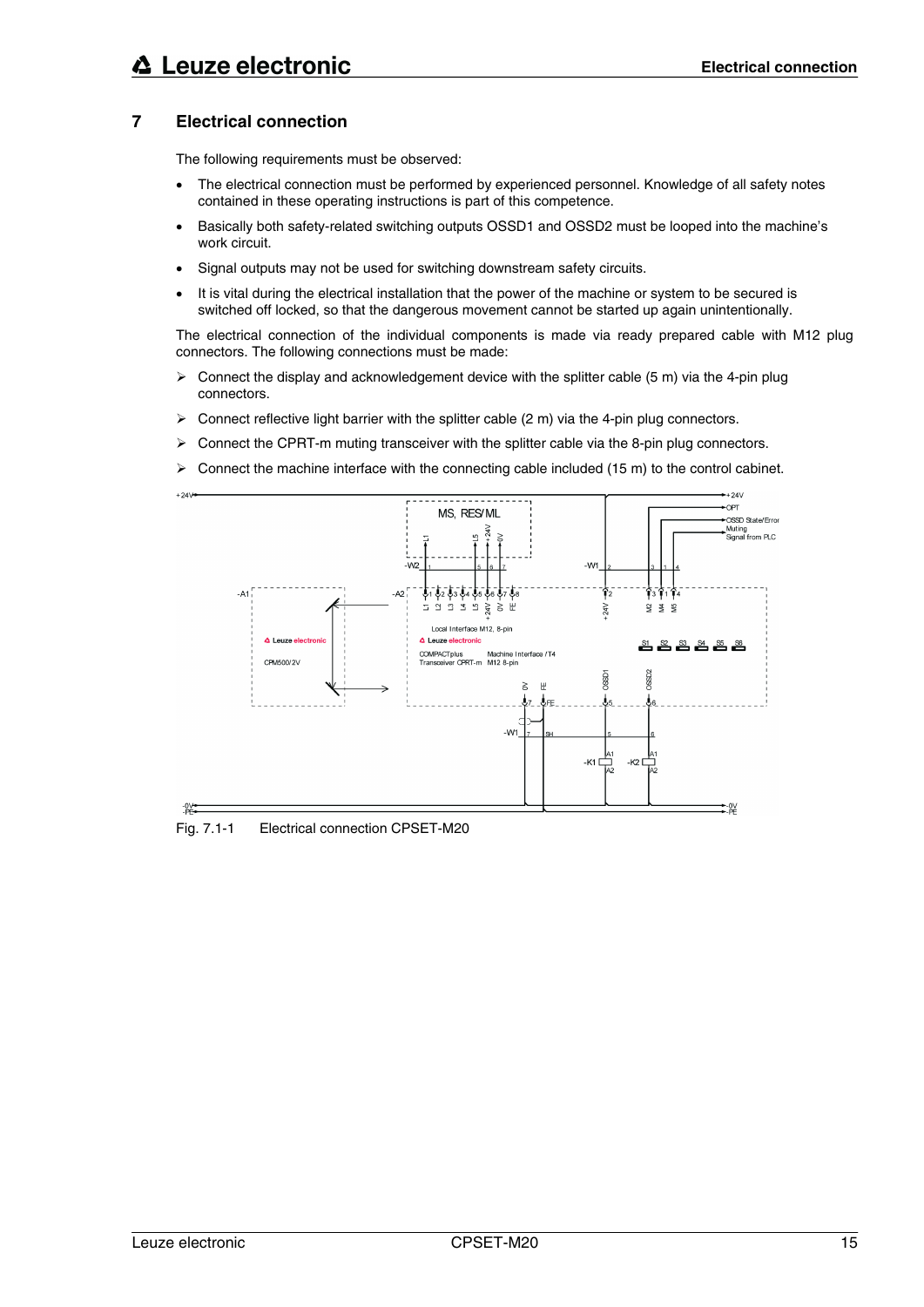

Fig. 7.1-2 Electrical connection MS, RES/ML

The following signals are expected or issued on the interface cables of the local and machine interface with cable colors.:

## **Local interface:**

| L1 input  | Muting signal from reflective light barrier |
|-----------|---------------------------------------------|
| L5 input  | Reset button against +24VDC                 |
| L5 output | Muting indicator against 0V                 |

## **Machine interface**

| <b>Brown</b> | Power supply            | $+24V$                        |
|--------------|-------------------------|-------------------------------|
| Blue         | Power supply            | 0V                            |
| Grey         | Safety switching output | OSSD <sub>1</sub>             |
| Pink         | Safety switching output | OSSD <sub>2</sub>             |
| White        | M4 output               | OSSD state / Error            |
| Yellow       | M5 input                | PLC muting signal             |
| Green        | M <sub>2</sub> input    | Optional EDM feedback circuit |
|              |                         |                               |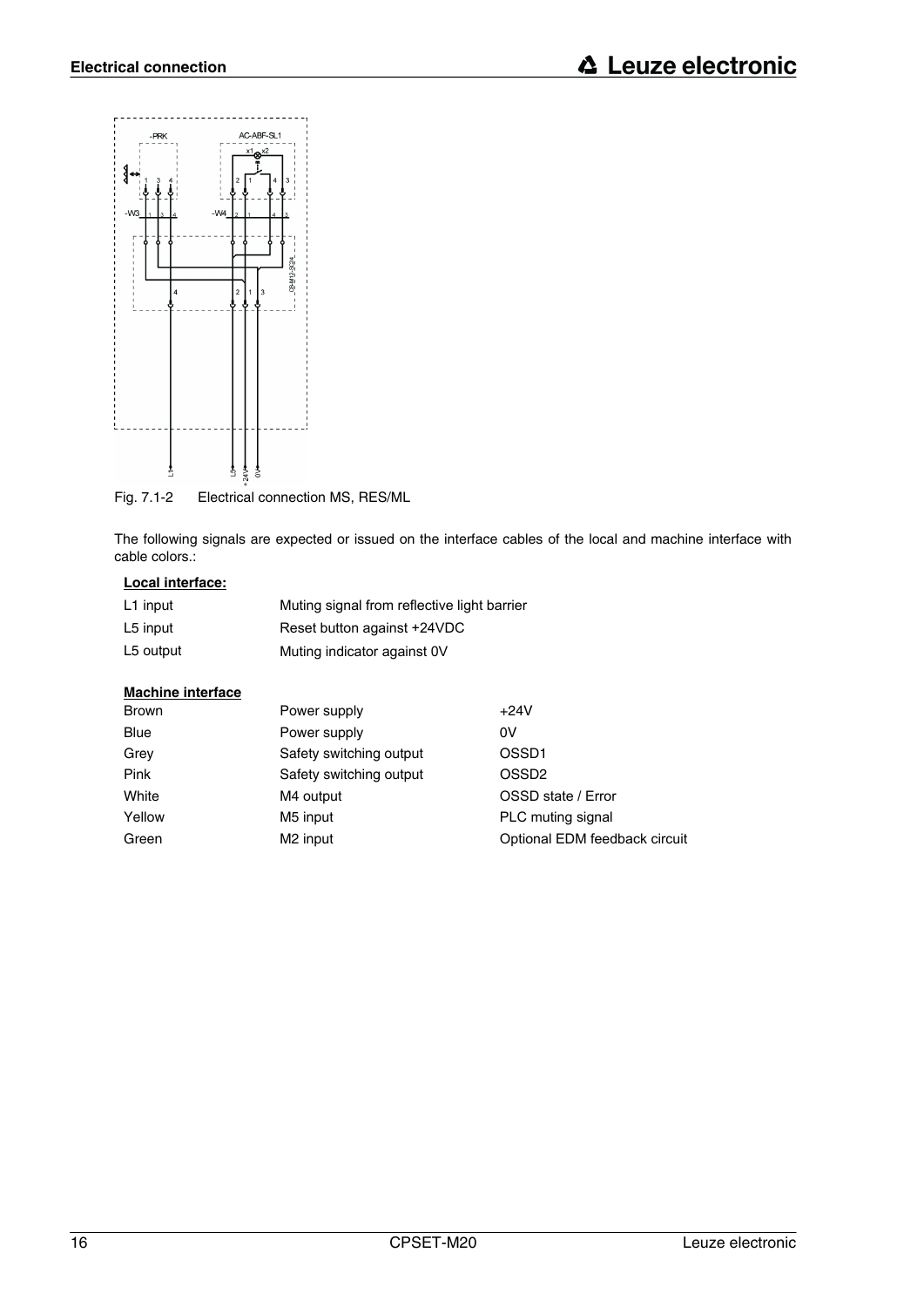# **8 Parametering**

The CPRT-m muting transceiver is set at the factory with some deviations from the factory settings of the "muting" function package:

- MultiScan factor on H=21; the response time is therefore 49 ms
- Muting indicator without monitoring connected to L5
- Start/restart interlock activated, reset signal expected on L5
- Contactor monitoring (EDM) not activated
- 2-sensor parallel muting (L1, M5)
- L1 filtering time  $t($ off $) = 500$  ms
- Simultaneity of muting sensors activation (PLC signal on M5 and light barrier on L1 within 4 seconds)
- Muting time limit  $= 30$  s
- Muting restart (override) by pressing the reset button on L5 twice
- Signal output M4 (white cable):
	- Static: OSSD output switching state when device is fault-free.
	- Rapid flashing: Error signal output.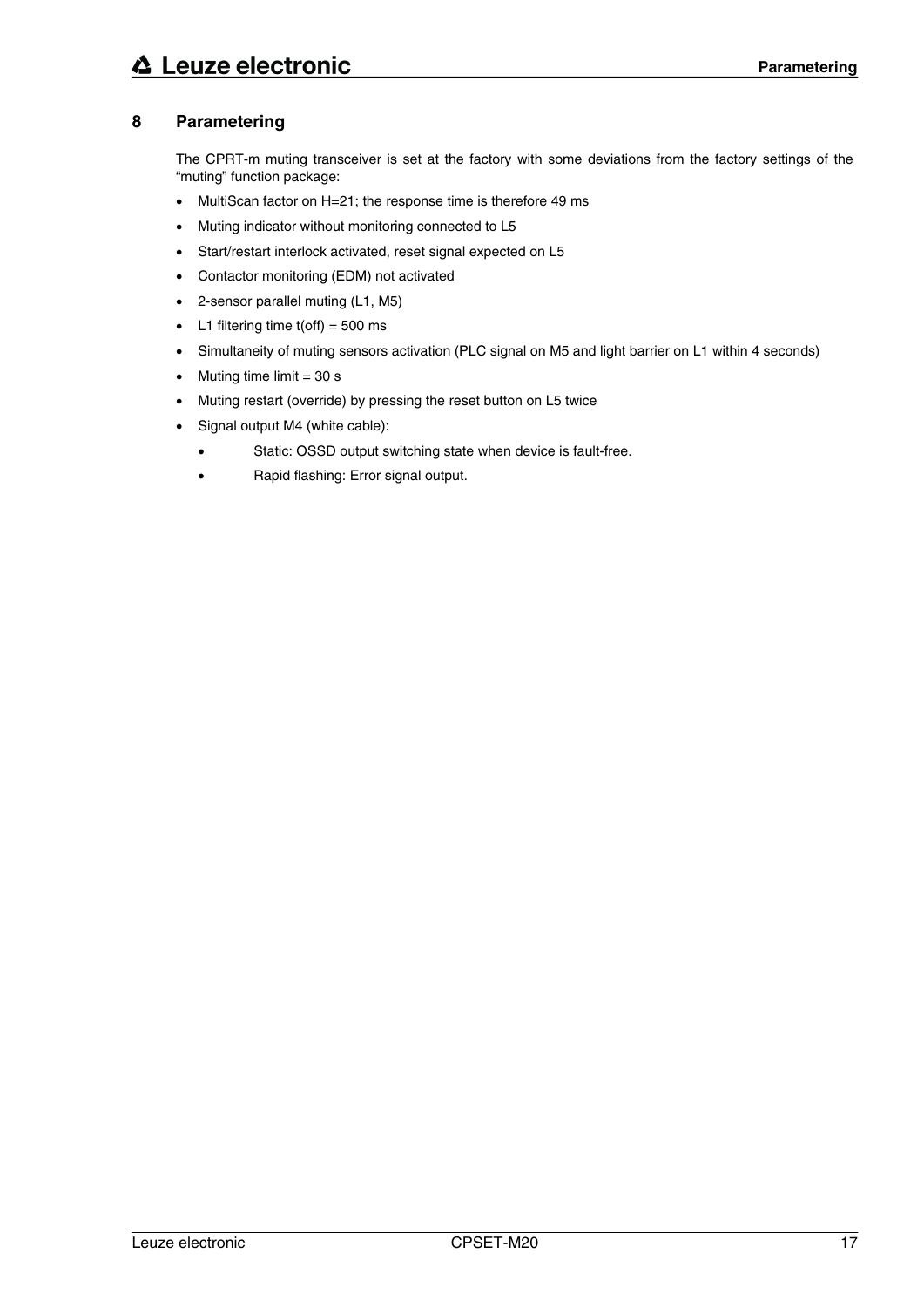# **9 Scope of delivery**

| Article no. | Quan-<br>tity | <b>Article</b>    | <b>Description</b>                                                      |
|-------------|---------------|-------------------|-------------------------------------------------------------------------|
| 909979      | 1             | <b>CPSET-M20</b>  |                                                                         |
| 68900074    | 1             | CPRT500/2-m04/T4  | Muting transceiver with M20 parametering                                |
| 909606      |               | CPM500/2V         | Deflecting Mirror for passive side                                      |
| 426364      |               | CPSET-ACS1        | Accessory set                                                           |
|             |               |                   |                                                                         |
| 426364      | 1             | <b>CPSET-ACS1</b> |                                                                         |
| 426363      | 1             | AC-ABF-SL1        | Display and acknowledgement device with LED<br>muting indicator         |
| 430306      |               | MMS-AP-N60        | Mounting system for 1 PRK incl. reflector                               |
| 50105987    | 1             | PRK46B/4D.2-S12   | Reflective light barrier                                                |
| 50030556    |               | BT46.1            | Fixing component for 46 series                                          |
| 150757      | 1             | CB-M12-CC15       | Connecting cable for splitter cable, 1m                                 |
| 150758      |               | CB-M12-SC24       | Splitter cable, $2 + 5$ m                                               |
| 429085      |               | CB-M12-15000S-8GF | Machine interface cable, M12, 7-wire                                    |
| 607054      | 1             |                   | This additional CPSET-M20 connecting and operating<br>instructions      |
| 607014      |               |                   | COMPACT plus-m connecting and operating<br>instructions, German/English |